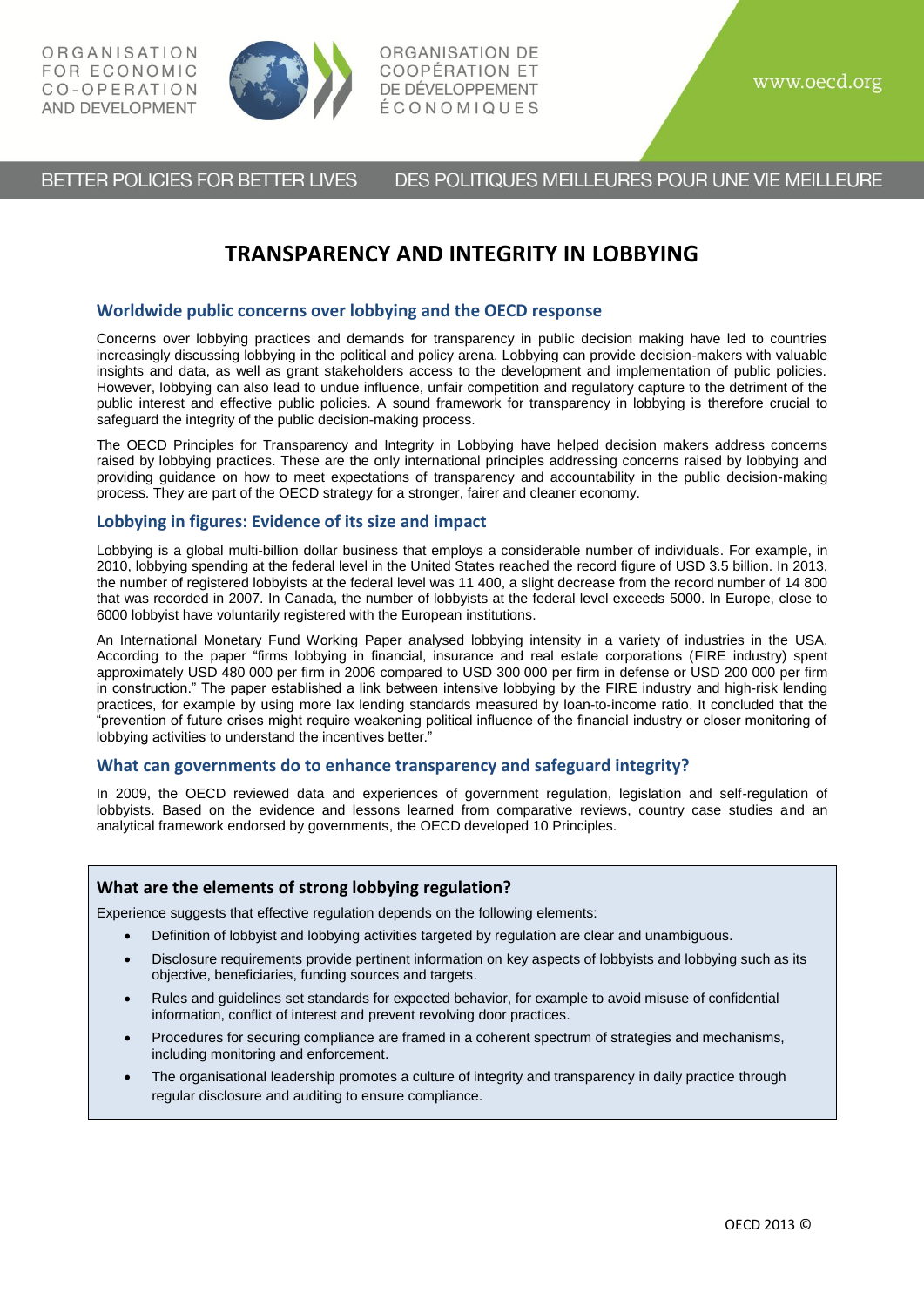# **Evidence from governments and lobbyists**

# **What are the experiences of governments to enhance transparency and promote integrity?**

Lobbying is a global practice. However, only a third of OECD countries have introduced government regulations and legislation. Since the 1940's until early 2000s, only four countries regulated lobbying practices and since 2005 an additional eight countries have chosen to do so. These range from mandatory systems such as the ones in place in for example Canada or the United States, to the voluntary systems in place in for example France. Many OECD countries rely on self-regulation of lobbyists. The experiences reviewed by the OECD show that regulating lobbying has proven difficult for decision makers due to its complexity and sensitive nature. Furthermore, the process of regulating lobbying and reforming regulation that is already in place has so far been *ad hoc*, and largely in response to political scandals. Reaching the necessary consensus among stakeholders before scandals take place and mobilising enough political support has been challenging.

Australia, Canada, France, Germany, Hungary, Israel, Mexico, Poland, Slovenia, the United States, and most recently Austria and the Netherlands have approved legislation and government regulations. The European Parliament and Commission have jointly regulated lobbying.

Brazil, Chile, Ireland, Spain and the United Kingdom are debating draft laws and bills on lobbying.

#### **What are the views of the lobbying industry and those who are lobbied?**

"It takes two to lobby." The OECD has surveyed both lobbyists and those who are lobbied. The survey results show that there is a consensus among lobbyists as well as legislators that transparency of lobbying would help alleviate actual or perceived problems of inappropriate influence peddling by lobbyists. Nonetheless, achieving the adequate level of transparency in terms of the amount and types of information that should be disclosed, and ensuring the efficiency of disclosure tools or mechanisms used is still challenging for many countries.

**Transparency of lobbying activities would help alleviate actual or perceived problems of inappropriate influence peddling by lobbyists**







Despite the general perception that lobbyists prefer opacity with regards to the disclosure of their activities, the OECD's surveys show that the majority of surveyed lobbyists support mandatory disclosure of information. This view is also shared by close to three quarters (74%) of surveyed legislators.

*Sources: OECD 2013 Survey on Lobbying for Lobbyists, OECD 2013 Survey on Lobbying for Legislators and OECD 2009 Survey on Lobbying for Lobbyists*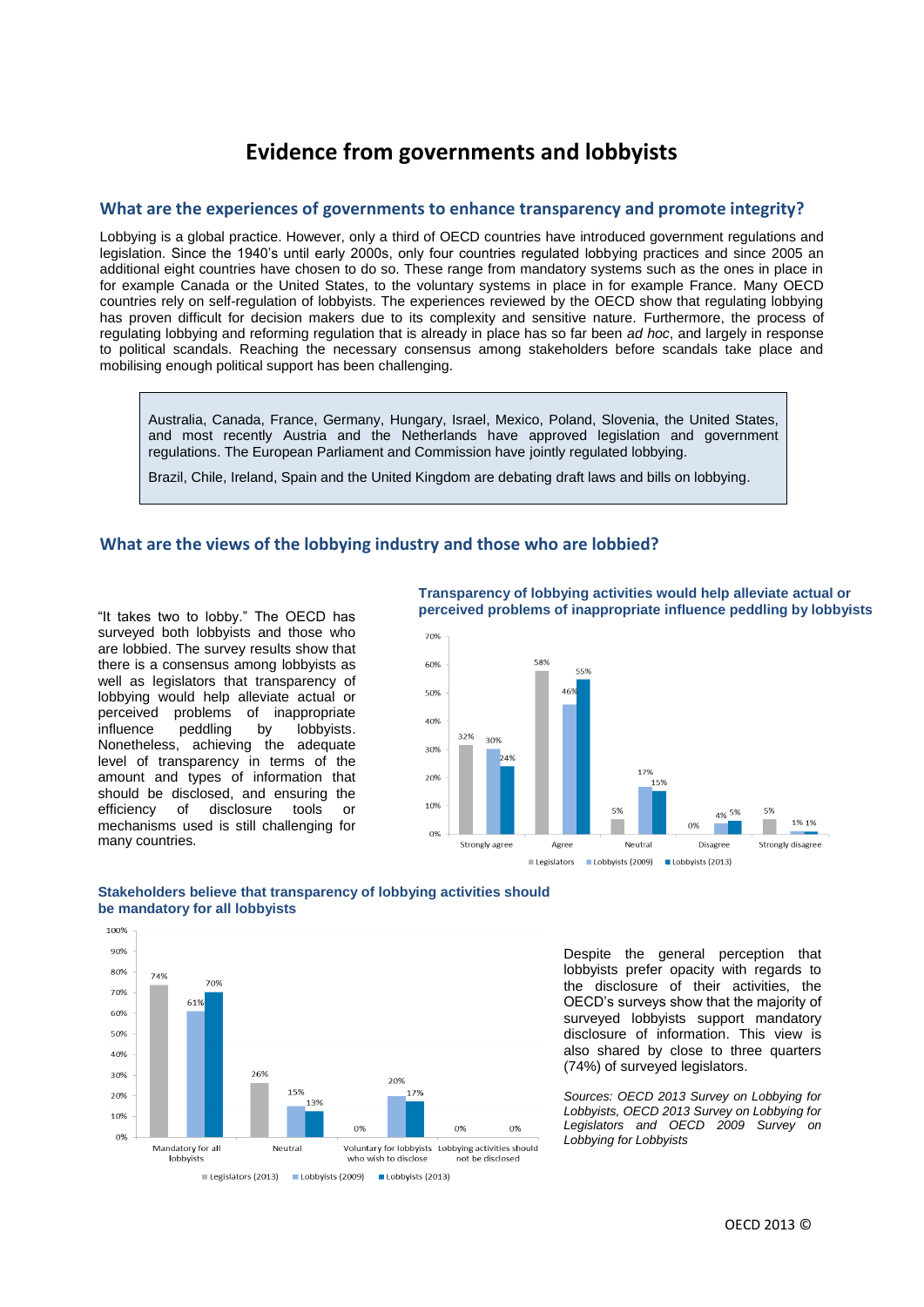# **The 10 Principles for Transparency and Integrity in Lobbying**

# **I. Building an effective and fair framework for openness and access**

## *1. Countries should provide a level playing field by granting all stakeholders fair and equitable access to the development and implementation of public policies.*

Public officials should preserve the benefits of the free flow of information and facilitate public engagement. Gaining balanced perspectives on issues leads to informed policy debate and formulation of effective policies. Allowing all stakeholders, from the private sector and the public at large, fair and equitable access to participate in the development of public policies is crucial to protect the integrity of decisions and to safeguard the public interest by counterbalancing vocal vested interests. To foster citizens' trust in public decision making, public officials should promote fair and equitable representation of business and societal interests.

#### *2. Rules and guidelines on lobbying should address the governance concerns related to lobbying practices, and respect the socio-political and administrative contexts.*

Countries should weigh all available regulatory and policy options to select an appropriate solution that addresses key concerns such as accessibility and integrity, and takes into account the national context, for example the level of public trust and measures necessary to achieve compliance. Countries should particularly consider constitutional principles and established democratic practices, such as public hearings or institutionalised consultation processes.

Countries should not directly replicate rules and guidelines from one jurisdiction to another. Instead, they should assess the potential and limitations of various policy and regulatory options and apply the lessons learned in other systems to their own context. Countries should also consider the scale and nature of the lobbying industry within their jurisdictions, for example where supply and demand for professional lobbying is limited, alternative options to mandatory regulation for enhancing transparency, accountability and integrity in public life should be contemplated. Where countries do opt for mandatory regulation, they should consider the administrative burden of compliance to ensure that it does not become an impediment to fair and equitable access to government.

## *3. Rules and guidelines on lobbying should be consistent with the wider policy and regulatory frameworks.*

Effective rules and guidelines for transparency and integrity in lobbying should be an integral part of the wider policy and regulatory framework that sets the standards for good public governance. Countries should take into account how the regulatory and policy framework already in place can support a culture of transparency and integrity in lobbying. This includes stakeholder engagement through public consultation and participation, the right to petition government, freedom of information legislation, rules on political parties and election campaign financing, codes of conduct for public officials and lobbyists, mechanisms for keeping regulatory and supervisory authorities accountable and effective provisions against illicit influencing.

## *4. Countries should clearly define the terms 'lobbying' and 'lobbyist' when they consider or develop rules and guidelines on lobbying.*

Definitions of 'lobbying' and 'lobbyists' should be robust, comprehensive and sufficiently explicit to avoid misinterpretation and to prevent loopholes. In defining the scope of lobbying activities, it is necessary to balance the diversity of lobbying entities, their capacities and resources, with the measures to enhance transparency. Rules and guidelines should primarily target those who receive compensation for carrying out lobbying activities, such as consultant lobbyists and in-house lobbyists. However, definition of lobbying activities should also be considered more broadly and inclusively to provide a level playing field for interest groups, whether business or not-for-profit entities, which aim to influence public decisions.

Definitions should also clearly specify the type of communications with public officials that are not considered 'lobbying' under the rules and guidelines. These include, for example, communication that is already on public record – such as formal presentations to legislative committees, public hearings and established consultation mechanisms.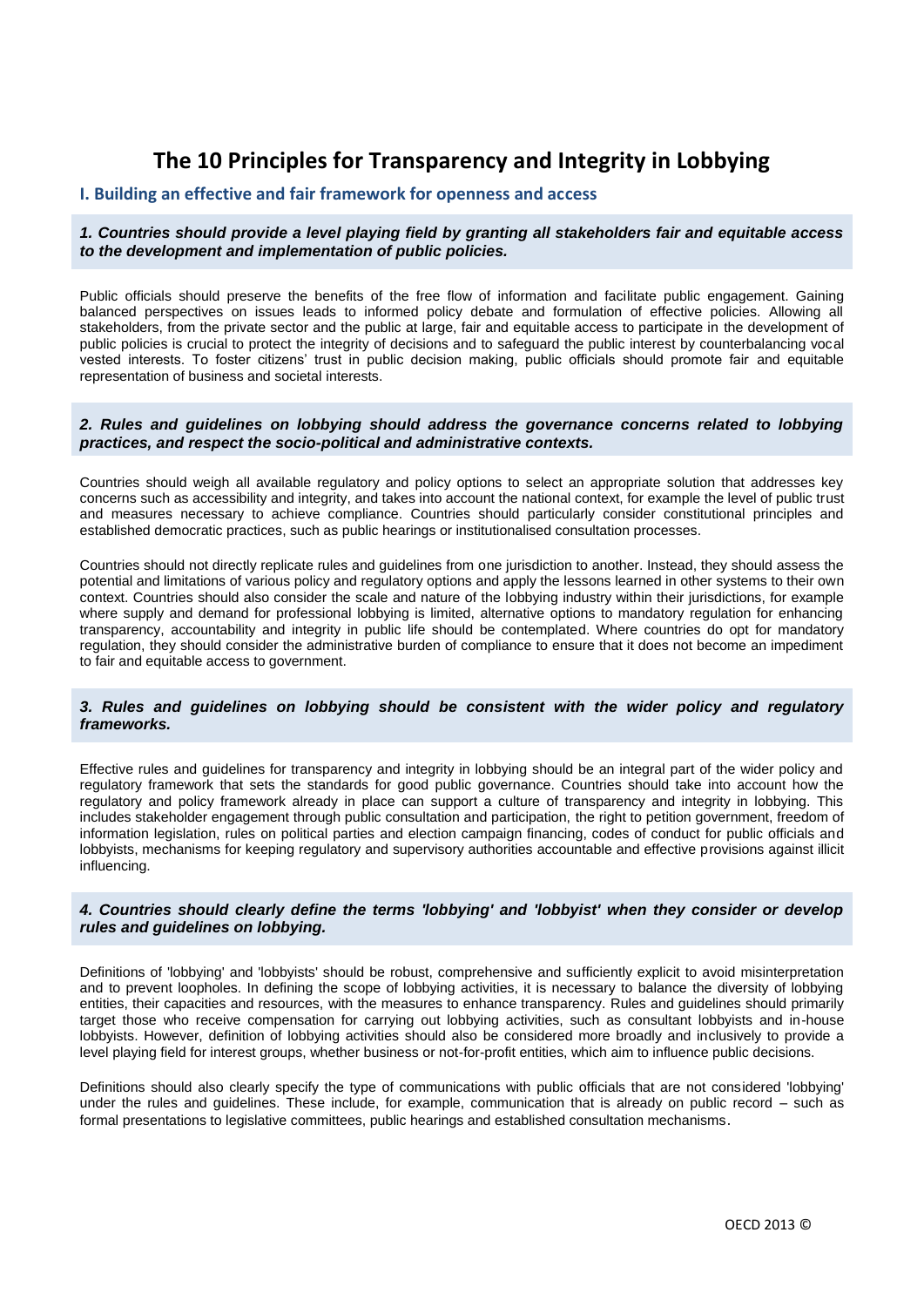# **II. Enhancing transparency**

#### *5. Countries should provide an adequate degree of transparency to ensure that public officials, citizens and businesses can obtain sufficient information on lobbying activities.*

Disclosure of lobbying activities should provide sufficient, pertinent information on key aspects of lobbying activities to enable public scrutiny. It should be carefully balanced with considerations of legitimate exemptions, in particular the need to preserve confidential information in the public interest or to protect market-sensitive information when necessary.

Subject to Principles 2 and 3, core disclosure requirements elicit information on in-house and consultant lobbyists, capture the objective of lobbying activity, identify its beneficiaries, in particular the ordering party, and point to those public offices that are its targets. Any supplementary disclosure requirements should take into consideration the legitimate information needs of key players in the public decision-making process. Supplementary disclosure requirements might shed light on where lobbying pressures and funding come from. Voluntary disclosure may involve social responsibility considerations about a business entity's participation in public policy development and lobbying. To adequately serve the public interest, disclosure on lobbying activities and lobbyists should be stored in a publicly available register and should be updated in a timely manner in order to provide accurate information that allows effective analysis by public officials, citizens and businesses.

#### *6. Countries should enable stakeholders – including civil society organisations, businesses, the media and the general public – to scrutinise lobbying activities.*

The public has a right to know how public institutions and public officials made their decisions, including, where appropriate, who lobbied on relevant issues. Countries should consider using information and communication technologies, such as the Internet, to make information accessible to the public in a cost-effective manner. A vibrant civil society that includes observers, 'watchdogs', representative citizens groups and independent media is key to ensuring proper scrutiny of lobbying activities. Government should also consider facilitating public scrutiny by indicating who has sought to influence legislative or policy-making processes, for example by disclosing a 'legislative footprint' that indicates the lobbyists consulted in the development of legislative initiatives. Ensuring timely access to such information enables the inclusion of diverse views of society and business to provide balanced information in the development and implementation of public decisions.

# **III. Fostering a culture of integrity**

#### *7. Countries should foster a culture of integrity in public organisations and decision making by providing clear rules and guidelines of conduct for public officials.*

Countries should provide principles, rules, standards and procedures that give public officials clear directions on how they are permitted to engage with lobbyists. Public officials should conduct their communication with lobbyists in line with relevant rules, standards and guidelines in a way that bears the closest public scrutiny. In particular, they should cast no doubt on their impartiality to promote the public interest, share only authorised information and not misuse 'confidential information', disclose relevant private interests and avoid conflict of interest. Decision makers should set an example by their personal conduct in their relationship with lobbyists.

Countries should consider establishing restrictions for public officials leaving office in the following situations: to prevent conflict of interest when seeking a new position, to inhibit the misuse of 'confidential information', and to avoid post-public service 'switching sides' in specific processes in which the former officials were substantially involved. It may be necessary to impose a 'cooling-off' period that temporarily restricts former public officials from lobbying their past organisations. Conversely, countries may consider a similar temporary cooling-off period restriction on appointing or hiring a lobbyist to fill a regulatory or an advisory post.

## *8. Lobbyists should comply with standards of professionalism and transparency; they share responsibility for fostering a culture of transparency and integrity in lobbying.*

Governments and legislators have the primary responsibility for establishing clear standards of conduct for public officials who are lobbied. However, lobbyists and their clients, as the ordering party, also bear an obligation to ensure that they avoid exercising illicit influence and comply with professional standards in their relations with public officials, with other lobbyists and their clients, and with the public.

To maintain trust in public decision making, in-house and consultant lobbyists should also promote principles of good governance. In particular, they should conduct their contact with public officials with integrity and honesty, provide reliable and accurate information, and avoid conflict of interest in relation to both public officials and the clients they represent, for example by not representing conflicting or competing interests.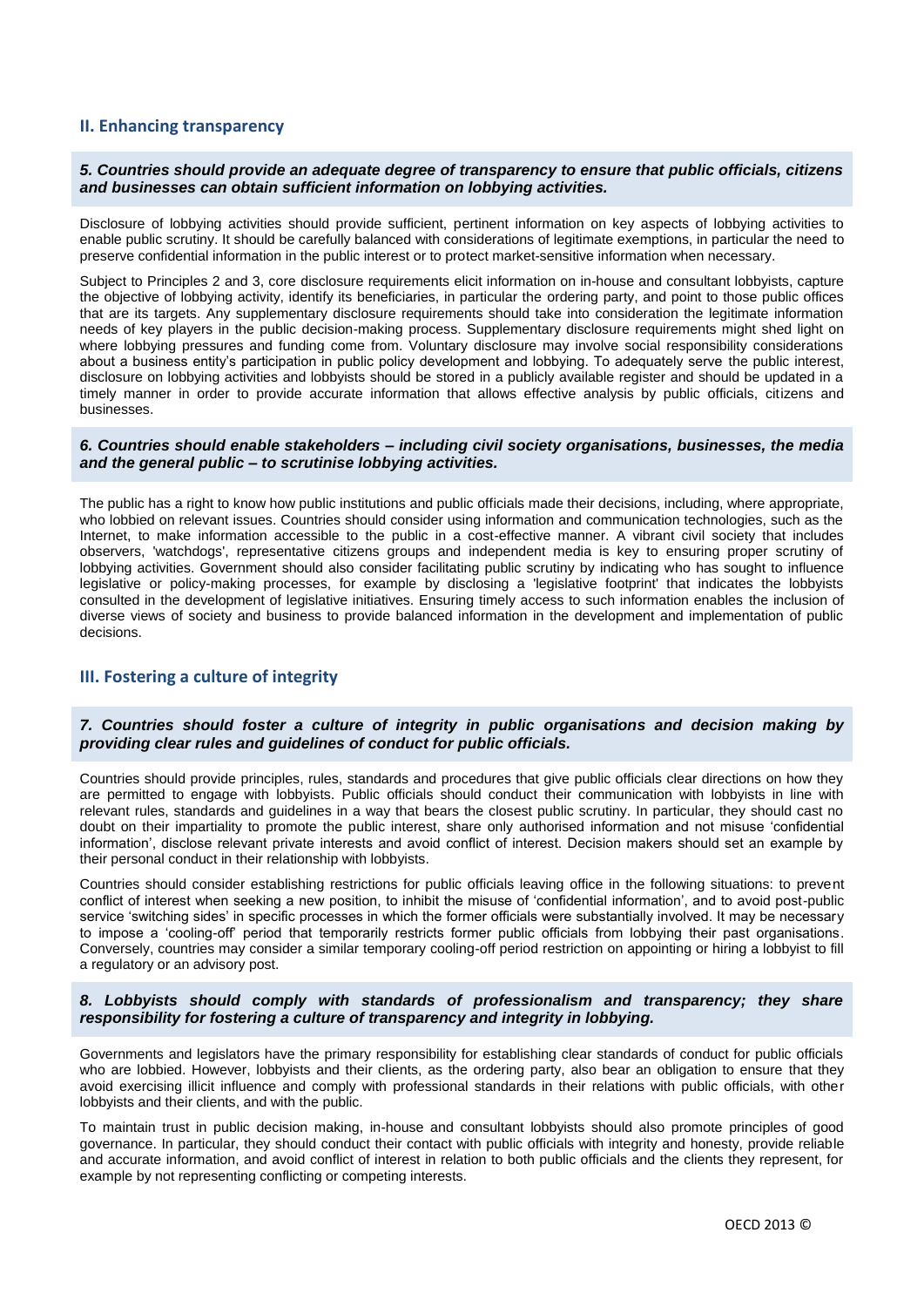## **IV. Mechanisms for effective implementation, compliance and review**

#### *9. Countries should involve key actors in implementing a coherent spectrum of strategies and practices to achieve compliance.*

Compliance is a particular challenge when countries address emerging concerns such as transparency in lobbying. Setting clear and enforceable rules and guidelines is necessary, but this alone is insufficient for success. To ensure compliance, and to deter and detect breaches, countries should design and apply a coherent spectrum of strategies and mechanisms, including properly resourced monitoring and enforcement. Mechanisms should raise awareness of expected rules and standards; enhance skills and understanding of how to apply them; and verify disclosures on lobbying and public complaints. Countries should encourage organisational leadership to foster a culture of integrity and openness in public organisations and mandate formal reporting or audit of implementation and compliance. All key actors – in particular public officials, representatives of the lobbying consultancy industry, civil society and independent 'watchdogs' – should be involved both in establishing rules and standards, and putting them into effect. This helps to create a common understanding of expected standards. All elements of the strategies and mechanisms should reinforce each other; this coordination will help to achieve the overall objectives of enhancing transparency and integrity in lobbying.

Comprehensive implementation strategies and mechanisms should carefully balance risks with incentives for both public officials and lobbyists to create a culture of compliance. For example, lobbyists can be provided with convenient electronic registration and report-filing systems, facilitating access to relevant documents and consultations by an automatic alert system, and registration can be made a prerequisite to lobbying. Visible and proportional sanctions should combine innovative approaches, such as public reporting of confirmed breaches, with traditional financial or administrative sanctions, such as debarment, and criminal prosecution as appropriate.

## *10. Countries should review the functioning of their rules and guidelines related to lobbying on a periodic basis and make necessary adjustments in light of experience.*

Countries should review – with the participation of representatives of lobbyists and civil society – the implementation and impact of rules and guidelines on lobbying in order to better understand what factors influence compliance. Refining specific rules and guidelines should be complemented by updating implementation strategies and mechanisms. Integrating these processes will help to meet evolving public expectations for transparency and integrity in lobbying. Review of implementation and impact, and public debate on its results are particularly crucial when rules, guidelines and implementation strategies for enhancing transparency and integrity in lobbying are developed incrementally as part of the political and administrative learning process.